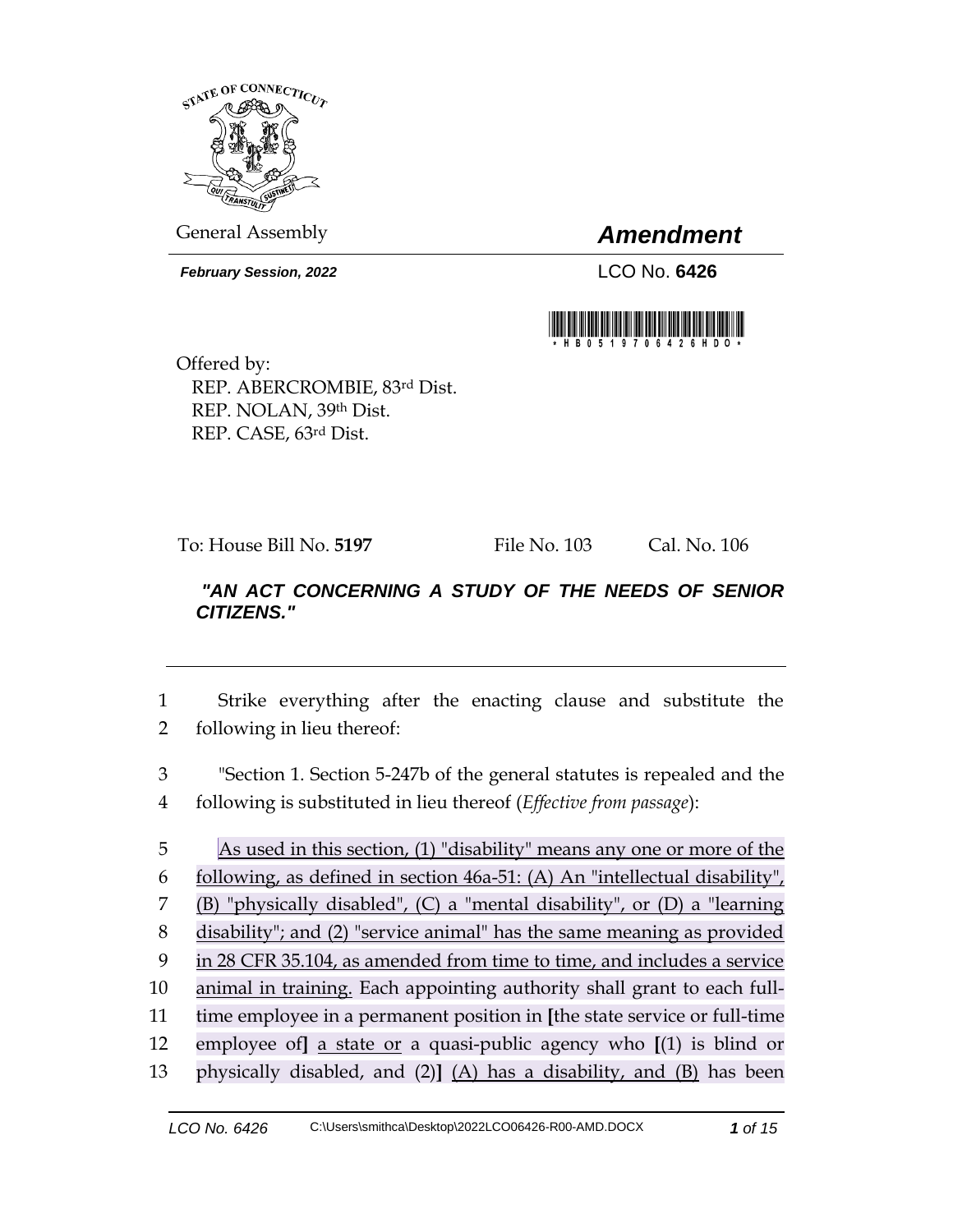employed for at least twelve consecutive months, the use of accumulated paid sick leave, not to exceed **[**fifteen**]** twenty days, to participate in training conducted by **[**a guide dog organization or assistance dog organization**]** an organization that trains service animals, provided such organization is a member of a professional association of **[**guide dog or assistance dog**]** service animal schools, to prepare the employee to handle a **[**guide dog or assistance dog**]** service animal for the employee's own use. The appointing authority may require up to seven days' advance notice of an employee's intention to use such leave and may require the employee to provide reasonable documentation that such leave is being taken for the purpose permitted under this section.

 Sec. 2. (NEW) (*Effective from passage*) As used in this section, (1) "disability" means any one or more of the following, as defined in 28 section 46a-51 of the general statutes: (A) An "intellectual disability",  $(B)$  "physically disabled", (C) a "mental disability", or (D) a "learning disability"; and (2) "service animal" has the same meaning as provided in 28 CFR 35.104, as amended from time to time, and includes a service animal in training. Each chief elected official or chief executive officer of a municipality shall grant to each full-time employee in a permanent position who has a disability and has been employed for at least twelve consecutive months, the use of accumulated paid sick leave, not to exceed twenty days, to participate in training conducted by an organization that trains service animals, provided such organization is a member of a professional association of service animal schools, to prepare the employee to handle a service animal for the employee's own use. The chief elected official or chief executive officer may require up to seven days' advance notice of an employee's intention to use such leave and may require the employee to provide reasonable documentation that such leave is being taken for the purpose permitted under this section.

 Sec. 3. Subsection (f) of section 13b-119 of the general statutes is repealed and the following is substituted in lieu thereof (*Effective from passage*):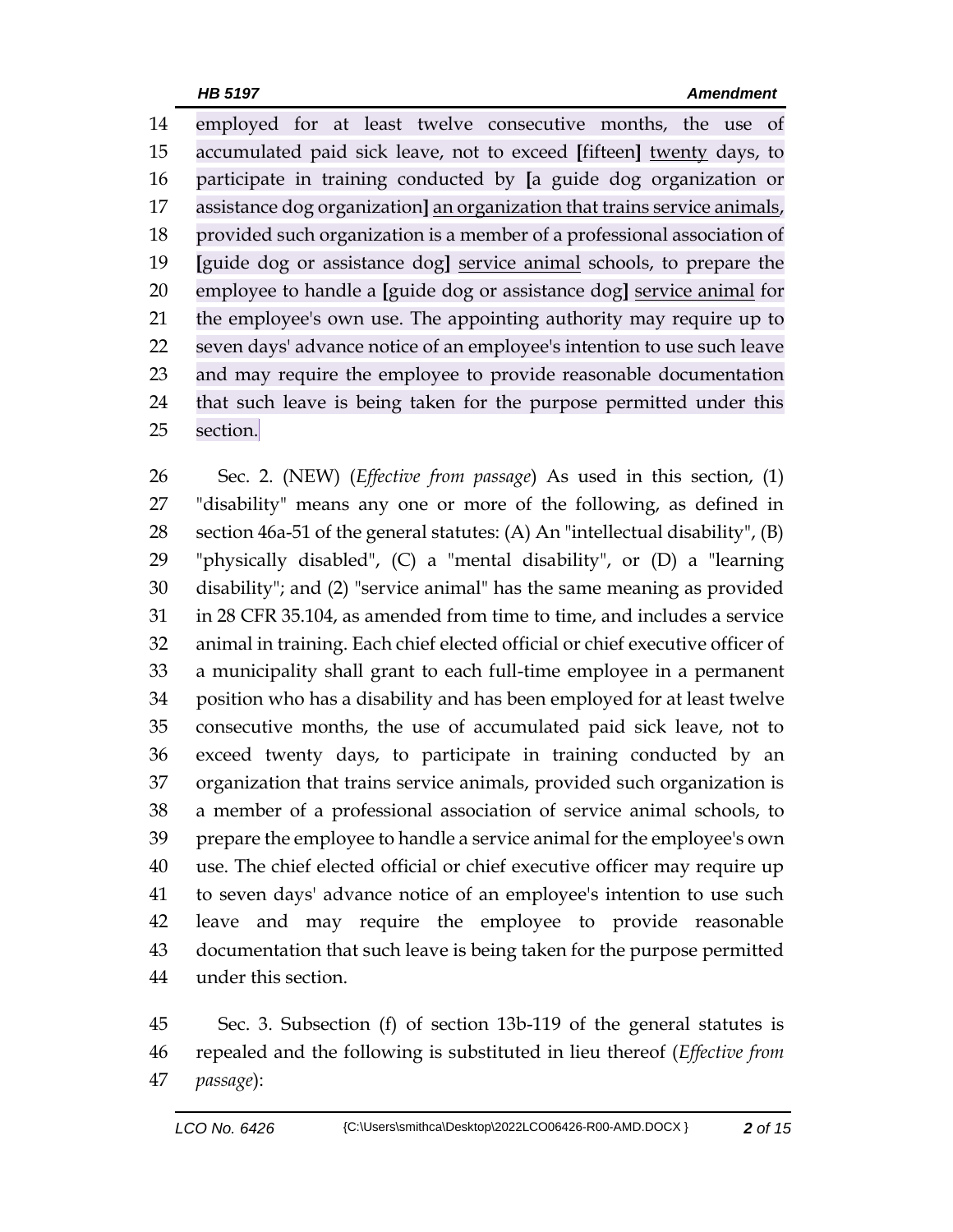(f) A transportation network company driver shall: (1) Comply with all applicable laws regarding nondiscrimination against transportation network company riders or potential transportation network company riders on the basis of age, color, creed, destination, intellectual or physical disability, national origin, race, sex, sexual orientation or gender identity; (2) comply with all applicable laws relating to the accommodation of service animals and accommodate service animals without imposing additional charges for such accommodation; (3) comply with the policies adopted by the transportation network company pursuant to subsection (c) of section 13b-118 and subsections (d) and (e) of this section; (4) not impose additional charges for providing prearranged rides to persons with physical disabilities because of such disabilities; and (5) not solicit or accept a request for transportation unless the request is accepted through the transportation network company's digital network. For purposes of this subsection, "service animal" has the same meaning as provided in 28 CFR 35.104, as amended from time to time, and includes a service animal in training.

 Sec. 4. Section 14-300 of the 2022 supplement to the general statutes is repealed and the following is substituted in lieu thereof (*Effective from passage*):

 (a) As used in this section and section 14-300i, "service animal" has the same meaning as provided in 28 CFR 35.104, as amended from time to time, and includes a service animal in training. The traffic authority shall have power to designate, by appropriate official traffic control devices, as defined in section 14-297, or markers, or by lines upon the surface of the highway, such crosswalks and intersections as, in its opinion, constitute a danger to pedestrians crossing the highway including, but not limited to, specially marked crosswalks in the vicinity of schools, which crosswalks shall have distinctive markings, in accordance with the regulations of the Office of the State Traffic Administration, to denote use of such crosswalks by school children; and may maintain suitable signs located at intervals along highways, particularly where there are no sidewalks, directing pedestrians to walk facing vehicular traffic.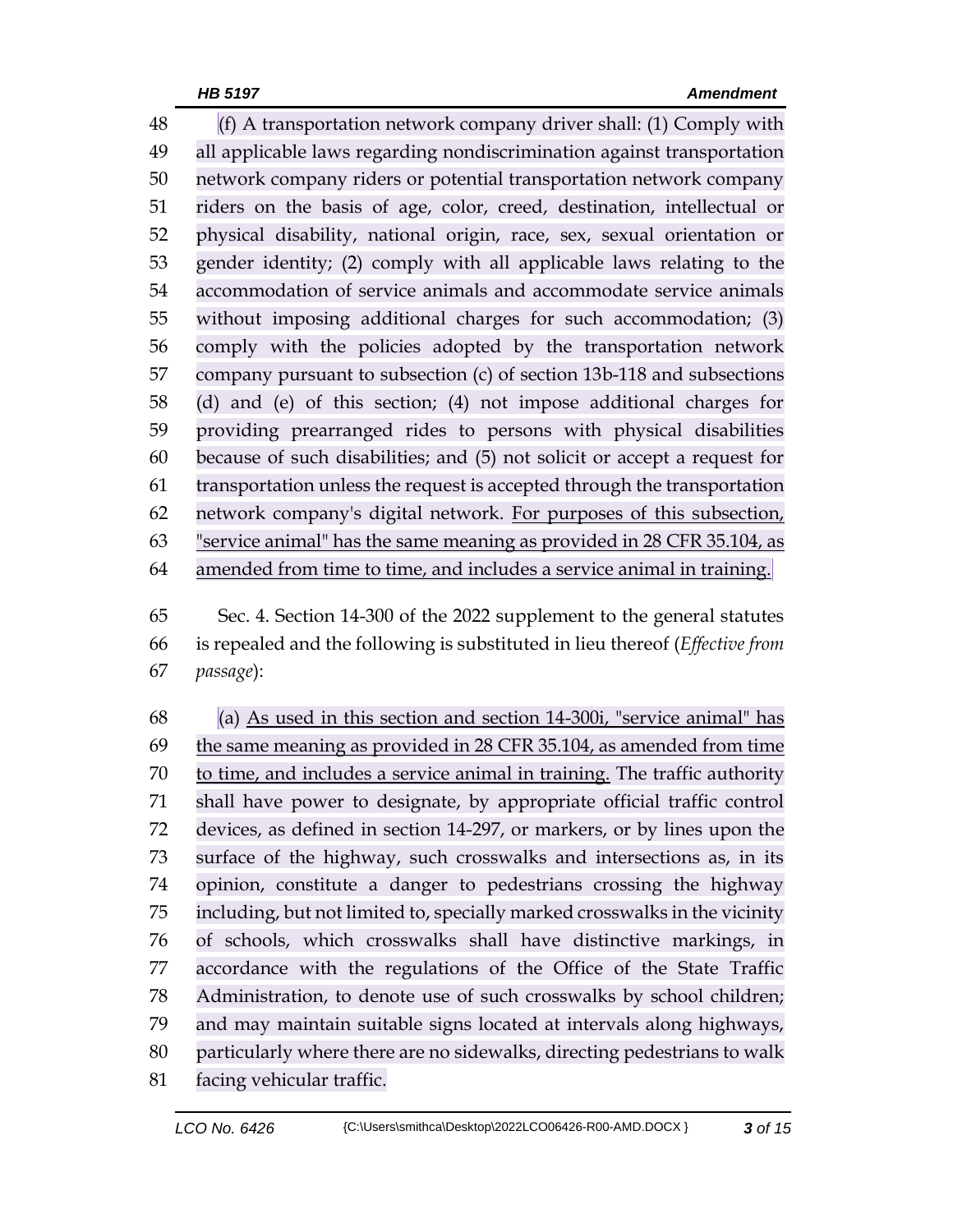(b) At any intersection where special pedestrian-control signals bearing the words "Walk" or "Don't Walk" are placed, pedestrians may cross the highway only as indicated by the signal. At any intersection where traffic is controlled by other traffic control signals or by police officers, pedestrians shall not cross the highway against a red or "Stop" signal and shall not cross at any place not a marked or unmarked crosswalk. A pedestrian started or starting across the highway on a "Walk" signal or on any such crosswalk on a green or "Go" signal shall have the right-of-way over all vehicles, including those making turns, until such pedestrian has reached the opposite curb or safety zone.

 (c) Except as provided in subsection (c) of section 14-300c, at any crosswalk marked as provided in subsection (a) of this section or any unmarked crosswalk, provided such crosswalks are not controlled by police officers or traffic control signals, each operator of a vehicle shall grant the right-of-way, and slow or stop such vehicle if necessary to so grant the right-of-way, to any pedestrian crossing the roadway within such crosswalk. For the purposes of this subsection, a pedestrian is "crossing the roadway within such crosswalk" when the pedestrian (1) is within any portion of the crosswalk, (2) steps to the curb at the entrance to the crosswalk and indicates his or her intent to cross the roadway by raising his or her hand and arm toward oncoming traffic, or (3) indicates his or her intent to cross the roadway by moving any part of his or her body or an extension thereof, including, but not limited to, a wheelchair, cane, walking stick, crutch, bicycle, electric bicycle, stroller, carriage, cart or leashed or harnessed dog, into the crosswalk at the entrance to the crosswalk. No operator of a vehicle approaching from the rear shall overtake and pass any vehicle, the operator of which has stopped at any crosswalk marked as provided in subsection (a) of this section or any unmarked crosswalk to permit a pedestrian to cross the roadway. The operator of any vehicle crossing a sidewalk shall yield the right-of-way to each pedestrian and all other traffic upon such sidewalk.

 (d) The operator of a motor vehicle who approaches or comes into the immediate vicinity of a pedestrian who is blind, as defined in subsection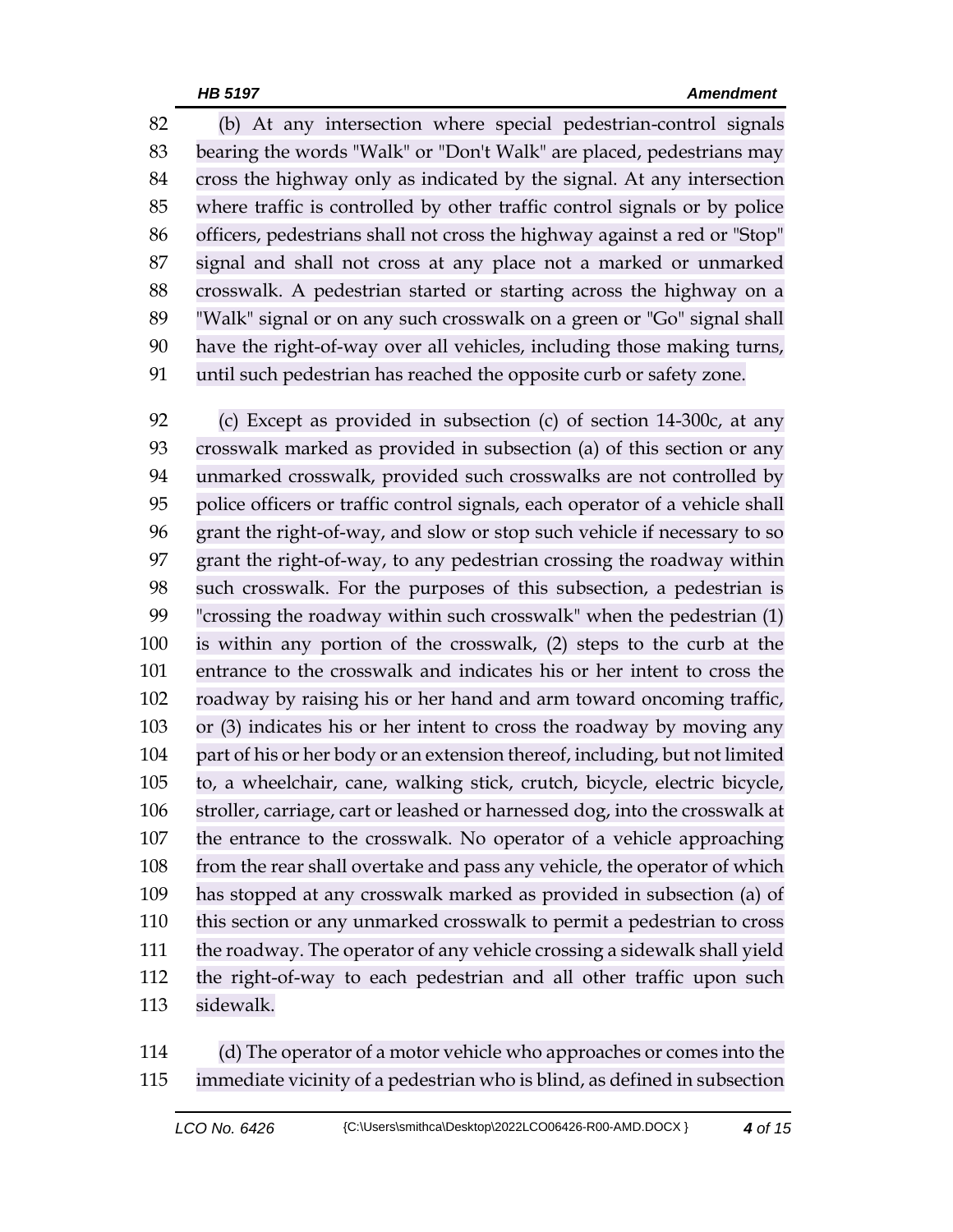| 116 | (a) of section 1-1f, carrying a white cane or a white cane tipped with red,       |
|-----|-----------------------------------------------------------------------------------|
| 117 | or a pedestrian being guided by a [guide dog] service animal, shall               |
| 118 | reduce speed or stop, if necessary, to yield the right-of-way to such             |
| 119 | pedestrian. No person, except one who is blind, shall carry or use on any         |
| 120 | street or highway, or in any other public place, a cane or walking stick          |
| 121 | which is white in color or white, tipped with red.                                |
| 122 | (e) Any crosswalk designated by a traffic authority on or after                   |
| 123 | October 1, 2010, pursuant to subsection (a) of this section shall be              |
| 124 | required by such authority to have markings, signage, or any control              |
| 125 | signals deemed necessary by such authority to provide sufficient time             |
| 126 | for the safe crossing of pedestrians.                                             |
| 127 | (f) The operator of any motor vehicle who violates this section shall             |
| 128 | be fined not more than five hundred dollars.                                      |
| 129 | $(g)$ In any civil action arising under subsection $(c)$ or $(d)$ of this section |
| 130 | or sections 14-300b to 14-300d, inclusive, the doctrine of negligence per         |
| 131 | se shall not apply.                                                               |
| 132 | Sec. 5. Section 22-345 of the general statutes is repealed and the                |
| 133 | following is substituted in lieu thereof (Effective from passage):                |
| 134 | As used in this section and sections 22-357, as amended by this act,              |
| 135 | $22-358$ , as amended by this act, and 22-364b, as amended by this act, $(1)$     |
| 136 | "disability" means any one or more of the following, as defined in                |
| 137 | section 46a-51: (A) An "intellectual disability", (B) "physically disabled",      |
| 138 | (C) a "mental disability", or (D) a "learning disability"; and (2) "service       |
| 139 | animal" has the same meaning as provided in 28 CFR 35.104, as                     |
| 140 | amended from time to time, and includes a service animal in training.             |
| 141 | Any [blind, deaf or mobility impaired] person with a disability who is            |
| 142 | the owner or keeper of a dog [which has been trained and educated to              |
| 143 | guide and assist such person in traveling upon the public streets or              |
| 144 | highways or otherwise] that has been trained as a service animal shall            |
| 145 | receive a license and tag for such dog from the town clerk of the town            |
| 146 | where such dog is owned or kept. Such license and tag shall be issued             |
| 147 | in accordance with the provisions of section 22-340, and no fee shall be          |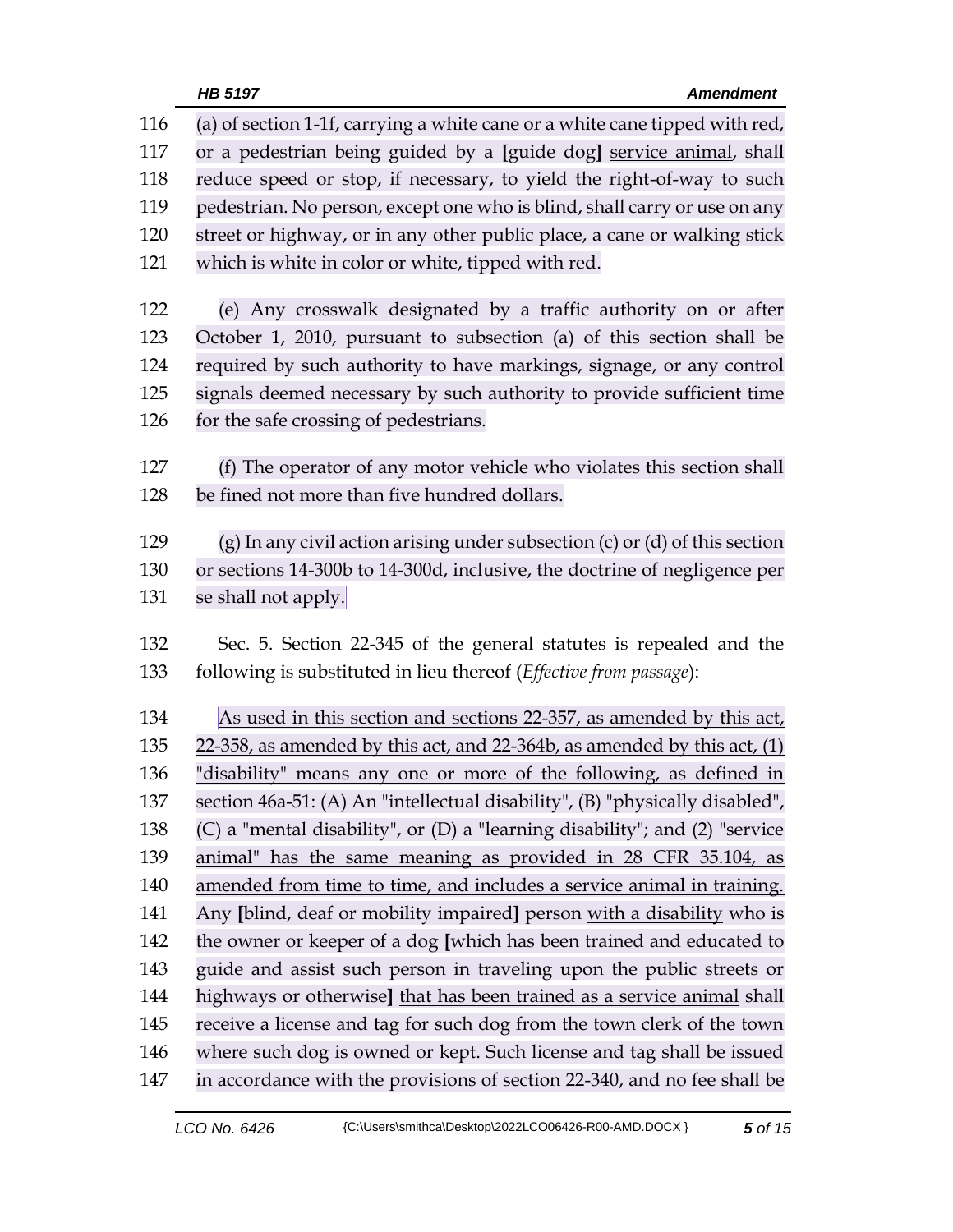required of the owner or keeper of any such dog. When any such dog has not been previously licensed by the town clerk to whom application is being made, and it is not obvious that the dog is a service animal, such town clerk **[**shall not license such dog or issue to the owner a license and tag unless written evidence is exhibited to such clerk that the dog is trained and educated and intended in fact to perform such guide service for such applicant**]** may inquire of such owner or keeper whether the dog is a service animal required because of a disability and what work or task the dog has been trained to perform. Any person who has a dog placed with such person temporarily, including for breeding purposes, by a nonprofit organization established for the purpose of training or educating **[**guide dogs to so assist blind, deaf or mobility impaired persons**]** the dog as a service animal shall receive a license and tag for 161 such dog from the town clerk of the town where such dog is kept. Such license and tag shall be issued in accordance with the provisions of section 22-340, and no fee shall be required for such license and tag, provided such person presents written evidence that such dog was placed with such person by such organization. **[**As used in this section and section 46a-44, "deaf person" means a person who cannot readily understand spoken language through hearing alone and who may also have a speech defect which renders such person's speech unintelligible to most people with normal hearing.**]**

 Sec. 6. Subdivision (3) of subsection (a) of section 22-357 of the general statutes is repealed and the following is substituted in lieu thereof (*Effective from passage*):

 (3) "The amount of such damage", with respect to a companion animal, includes expenses of veterinary care, the fair monetary value of the companion animal, including all training expenses for a **[**guide dog**]** service animal owned by a **[**blind person or an assistance dog owned by a deaf or mobility impaired**]** person with a disability and burial expenses for the companion animal.

 Sec. 7. Subsection (c) of section 22-358 of the general statutes is repealed and the following is substituted in lieu thereof (*Effective from*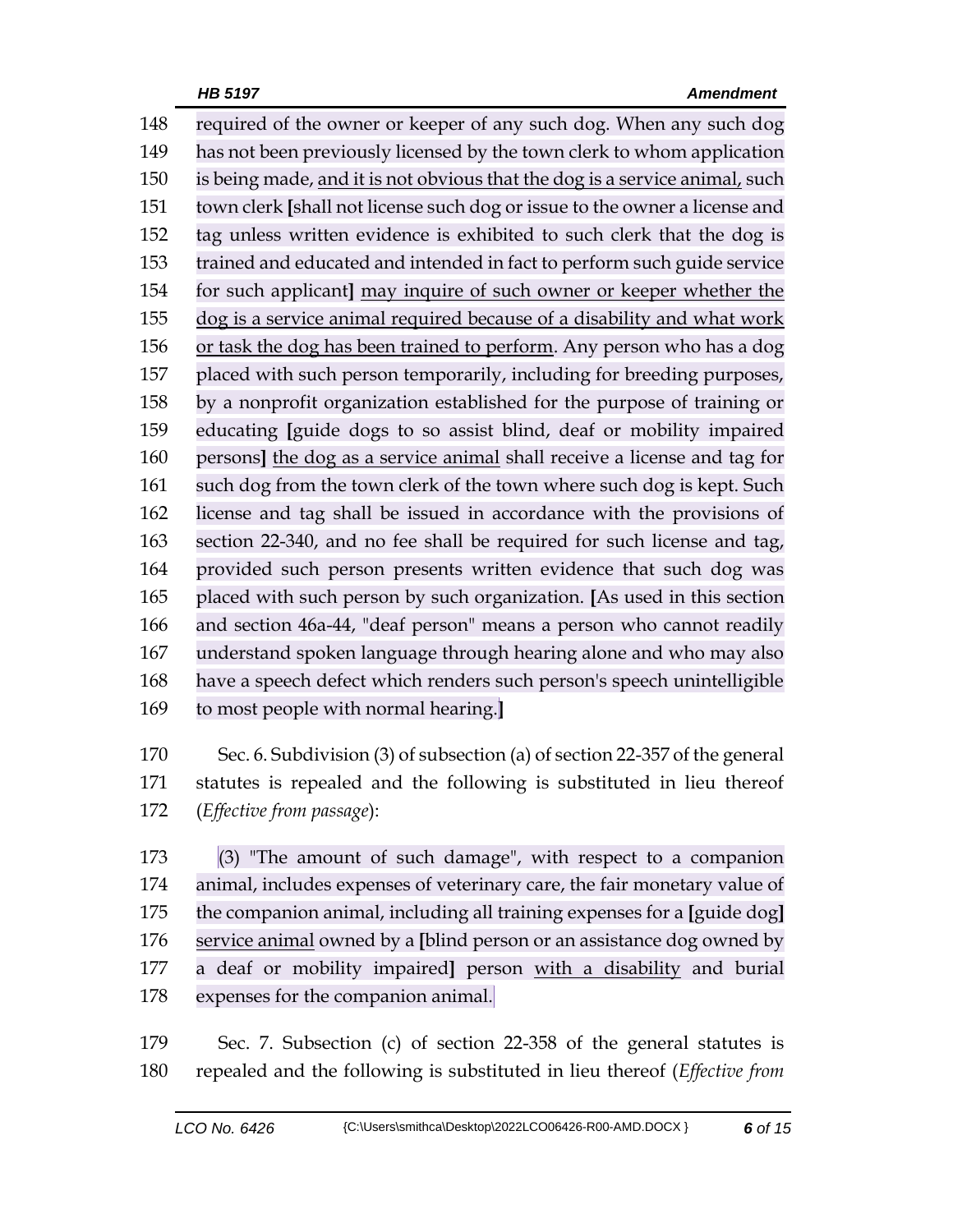*passage*):

 (c) The commissioner, the Chief Animal Control Officer, any animal control officer, any municipal animal control officer or any regional animal control officer may make any order concerning the restraint or disposal of any biting dog, cat or other animal as the commissioner or such officer deems necessary. Notice of any such order shall be given to the person bitten by such dog, cat or other animal within twenty-four hours. The owner of such animal shall pay all fees as set forth in section 22-333. Any owner or keeper of such dog, cat or other animal who fails to comply with such order shall be guilty of a class D misdemeanor. If an owner or keeper fails to comply with a restraining order made pursuant to this subsection, the Chief Animal Control Officer, any animal control officer, any municipal animal control officer or any regional animal control officer may seize the dog, cat or other animal to ensure such compliance and the owner or keeper shall be responsible for any expenses resulting from such seizure. Any person aggrieved by an order of any municipal animal control officer, the Chief Animal Control Officer, any animal control officer or any regional animal control officer may request a hearing before the commissioner within fourteen days of the issuance of such order. Any order issued pursuant to this section that requires the restraint of an animal shall be effective upon its issuance and shall remain in effect during any appeal of such order to the commissioner. After such hearing, the commissioner may affirm, modify or revoke such order as the commissioner deems proper. Any dog owned by a police agency of the state or any of its political subdivisions is exempt from the provisions of this subsection when such dog is under the direct supervision, care and control of an assigned police officer, is currently vaccinated and is subject to routine veterinary care. Any **[**guide dog**]** service animal owned or in the custody and control of a **[**blind person or a person with a mobility impairment**]** person with a disability is exempt from the provisions of this subsection when such **[**guide dog**]** service animal is under the direct supervision, care and control of such person, is currently vaccinated and is subject to routine veterinary care.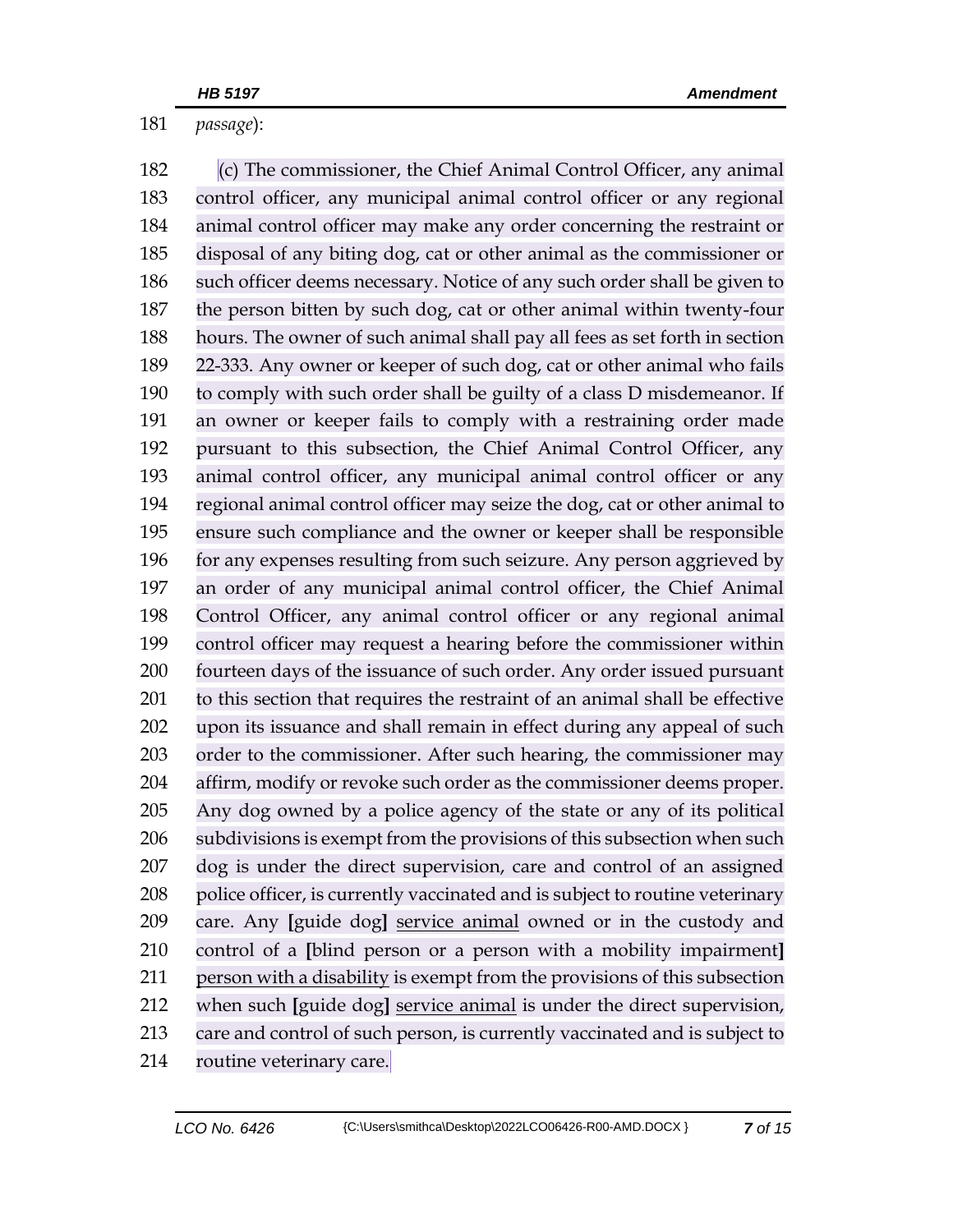|     | HB 5197<br><b>Amendment</b>                                                  |  |  |
|-----|------------------------------------------------------------------------------|--|--|
| 215 | Sec. 8. Section 22-364b of the general statutes is repealed and the          |  |  |
| 216 | following is substituted in lieu thereof (Effective from passage):           |  |  |
| 217 | The owner or keeper of a dog shall restrain and control such dog on          |  |  |
| 218 | a leash when such dog is not on the property of its owner or keeper and      |  |  |
| 219 | is in proximity to a [blind, deaf or mobility impaired] person with a        |  |  |
| 220 | disability accompanied by [his guide dog] his or her service animal,         |  |  |
| 221 | provided the [guide dog] service animal is in the direct custody of such     |  |  |
| 222 | [blind, deaf or mobility impaired person, is wearing a harness or an         |  |  |
| 223 | orange-colored leash and collar which makes it readily-identifiable as a     |  |  |
| 224 | guide dog] person, is wearing a harness or a vest readily identifying the    |  |  |
| 225 | animal as a service animal and is licensed in accordance with section 22-    |  |  |
| 226 | 345, as amended by this act. Any person who violates the provisions of       |  |  |
| 227 | this section shall have committed an infraction. If an owner or keeper of    |  |  |
| 228 | a dog violates the provisions of this section and, as a result of such       |  |  |
| 229 | violation, such dog attacks and injures the [guide dog] service animal,      |  |  |
| 230 | such owner or keeper shall be liable, as provided in section 22-357, as      |  |  |
| 231 | amended by this act, for any damage done to such [guide dog] service         |  |  |
| 232 | animal, and such liability shall include liability for any costs incurred by |  |  |
| 233 | such [blind, deaf or mobility-impaired] person for the veterinary care,      |  |  |
| 234 | rehabilitation or replacement of the injured [guide dog] service animal      |  |  |
| 235 | and for reasonable attorney's fees.                                          |  |  |
| 236 | Sec. 9. Section 46a-44 of the general statutes is repealed and the           |  |  |
| 237 | following is substituted in lieu thereof (Effective from passage):           |  |  |
| 238 | (a) As used in this section and section 46a-64, as amended by this act,      |  |  |
| 239 | (1) "disability" means any one or more of the following, as defined in       |  |  |
| 240 | section 46a-51: (A) An "intellectual disability", (B) "physically disabled", |  |  |
| 241 | (C) a "mental disability", or (D) a "learning disability"; (2) "service      |  |  |
| 242 | animal" has the same meaning as provided in 28 CFR 35.104, as                |  |  |
| 243 | amended from time to time, and includes a service animal in training;        |  |  |
| 244 | and (3) "person training an animal as a service animal" means a person       |  |  |
| 245 | who $(A)$ (i) is employed by an organization that trains service animals,    |  |  |
| 246 | (ii) complies with the criteria for membership in a professional             |  |  |
| 247 | association of schools that train service animals, (iii) is authorized to    |  |  |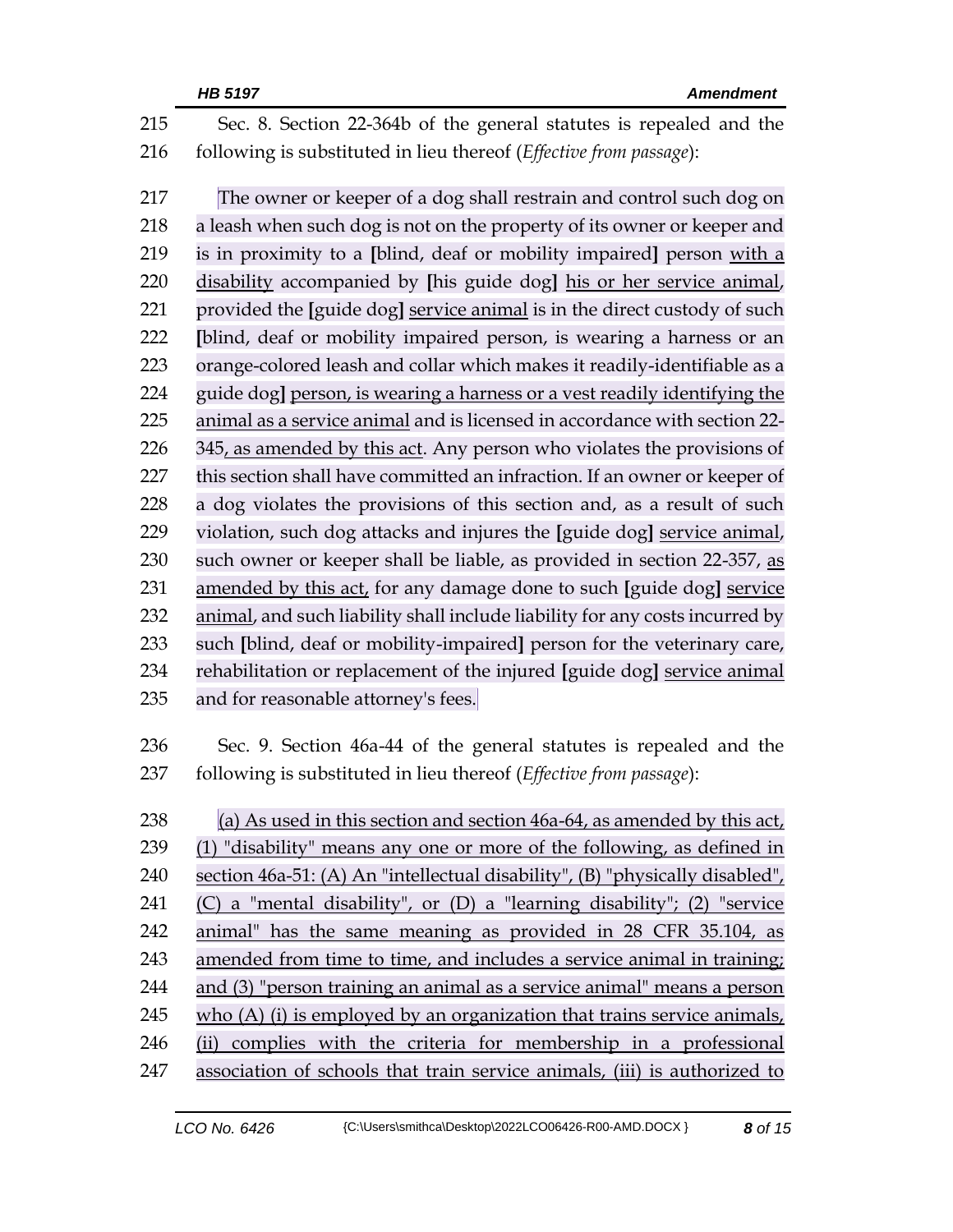|     | HB 5197<br><b>Amendment</b>                                                |
|-----|----------------------------------------------------------------------------|
| 248 | engage in designated training activities, and (iv) carries photographic    |
| 249 | identification indicating such employment and authorization, or (B)        |
| 250 | volunteers for an organization that (i) trains service animals, and (ii)   |
| 251 | authorizes volunteers to raise animals to become service animals.          |
| 252 | [(a)] (b) Any [blind, deaf or mobility impaired] person with a             |
| 253 | disability or any person training [a dog as a guide dog for a blind person |
| 254 | or an assistance dog to assist a deaf or mobility impaired person] an      |
| 255 | animal as a service animal to assist a person with a disability may travel |
| 256 | on a train or on any other mode of public transportation, and may enter    |
| 257 | any other place of public accommodation which caters or offers its         |
| 258 | services or facilities or goods to the general public, including but not   |
| 259 | limited to, any public building, inn, restaurant, hotel, motel, tourist    |
| 260 | cabin, place of amusement, resort or any facility of any such public       |
| 261 | accommodation, accompanied by such person's [guide dog or assistance       |
| 262 | dog] service animal, and such person may keep such [dog] service           |
| 263 | animal with him or her at all times in any such public accommodation       |
| 264 | or facility thereof at no extra charge, provided such [dog] service animal |
| 265 | shall be in the direct custody and control of such person. [and shall be   |
| 266 | wearing a harness or an orange-colored leash and collar.]                  |

 **[**(b)**]** (c) Any **[**blind, deaf or mobility impaired**]** person with a disability or any person training **[**a dog as a guide dog for a blind person or an assistance dog to assist a deaf or mobility impaired person**]** an animal as a service animal for a person with a disability shall be entitled to visit any place of public accommodation, resort or amusement or a dwelling as a guest of a lawful occupant thereof, accompanied by such person's **[**guide dog or assistance dog**]** service animal, and such person may keep such **[**dog**]** service animal with him or her at all times in such public accommodation, resort, amusement or dwelling at no extra charge, provided such **[**dog**]** service animal shall be in the direct custody and control of such person. **[**and shall be wearing a harness or an orange-colored leash and collar.**]** No such **[**blind, deaf or mobility impaired**]** person with a disability or person training **[**a dog as a guide dog or an assistance dog**]** an animal as a service animal shall be charged any fee not applicable alike to all guests, provided the owner of such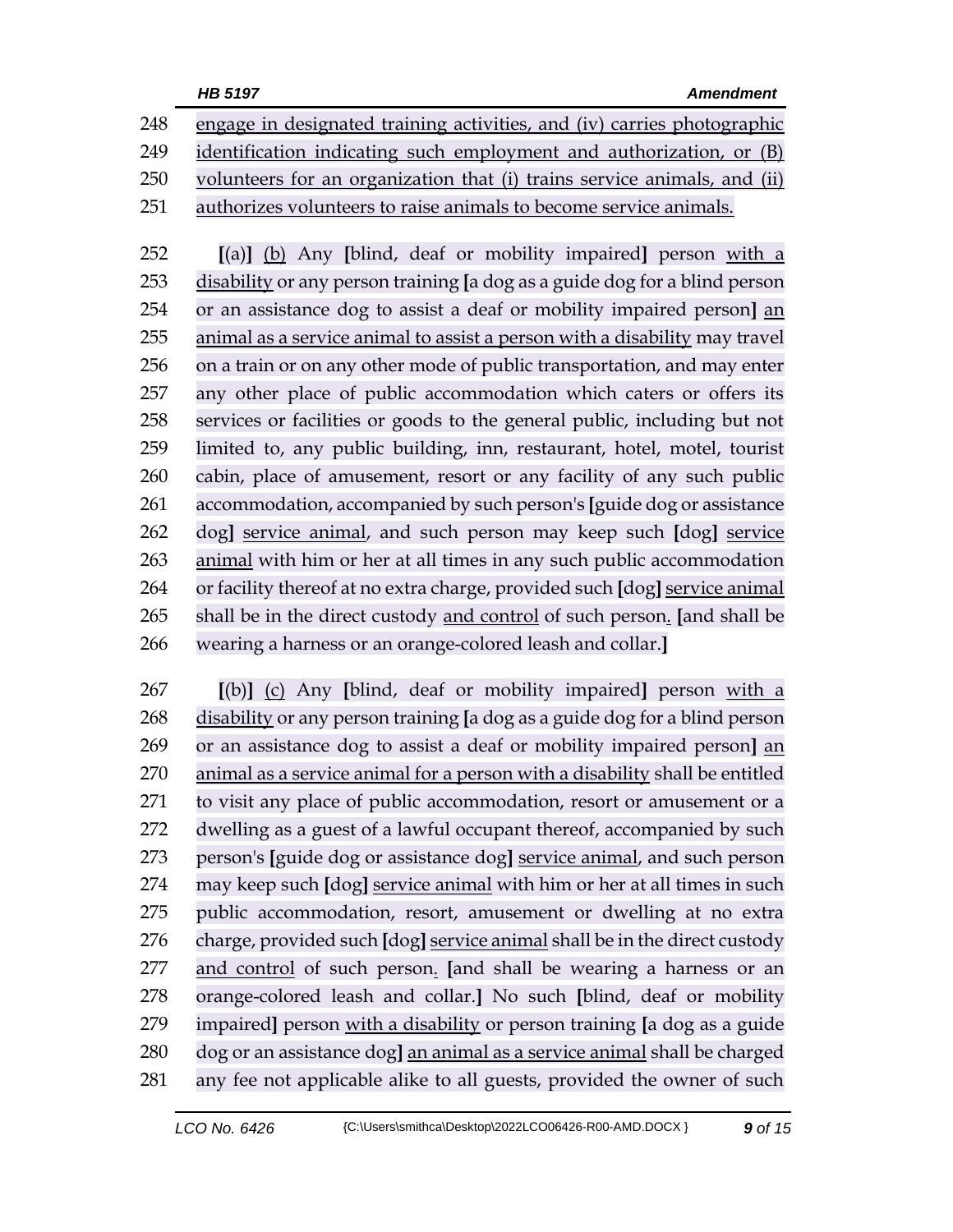**[**dog**]** service animal shall be liable for any damage done to the premises or facilities by such **[**dog**]** service animal. For the purposes of this subsection, (1) a "place of public accommodation, resort or amusement" means any establishment which caters or offers its services or facilities or goods to the general public, including, but not limited to, any commercial building lot, on which it is intended that a commercial property or building will be constructed or offered for sale or rent, and (2) "dwelling" means any building, structure, mobile manufactured home park or portion thereof which is occupied as, or designed or intended for occupancy as, a residence by one or more families, and any vacant land which is offered for sale or lease for the construction or location thereon of any such building, structure, mobile manufactured home park or portion thereof, provided the provisions of this subsection shall not apply to (A) the rental of a room or rooms in a single-family dwelling unit, if the owner actually maintains and occupies part of such living quarters as the owner's residence, or (B) a unit in a dwelling containing living quarters occupied or intended to be occupied by no more than two families living independently of each other, if the owner actually maintains and occupies the other such living quarters as the owner's residence.

 **[**(c)**]** (d) Any person who intentionally interferes with **[**a blind, deaf or mobility impaired person's use of a guide dog or an assistance dog**]** the use of a service animal by a person with a disability, including, but not limited to, any action intended to harass or annoy the **[**blind, deaf or mobility impaired**]** person, the person training **[**a dog as a guide dog or assistance dog or the guide dog or assistance dog**]** an animal as a service animal, or who denies the rights afforded to a **[**blind, deaf or mobility impaired**]** person with a disability or person training **[**a dog as a guide dog or an assistance dog**]** an animal as a service animal under subsection **[**(a) or**]** (b) or (c) of this section shall be guilty of a class C misdemeanor, provided such **[**blind, deaf or mobility impaired**]** person with a disability or person training **[**a dog as a guide dog or an assistance dog**]** an animal as a service animal complies with the applicable provisions of subsection **[**(a) or**]** (b) or (c) of this section.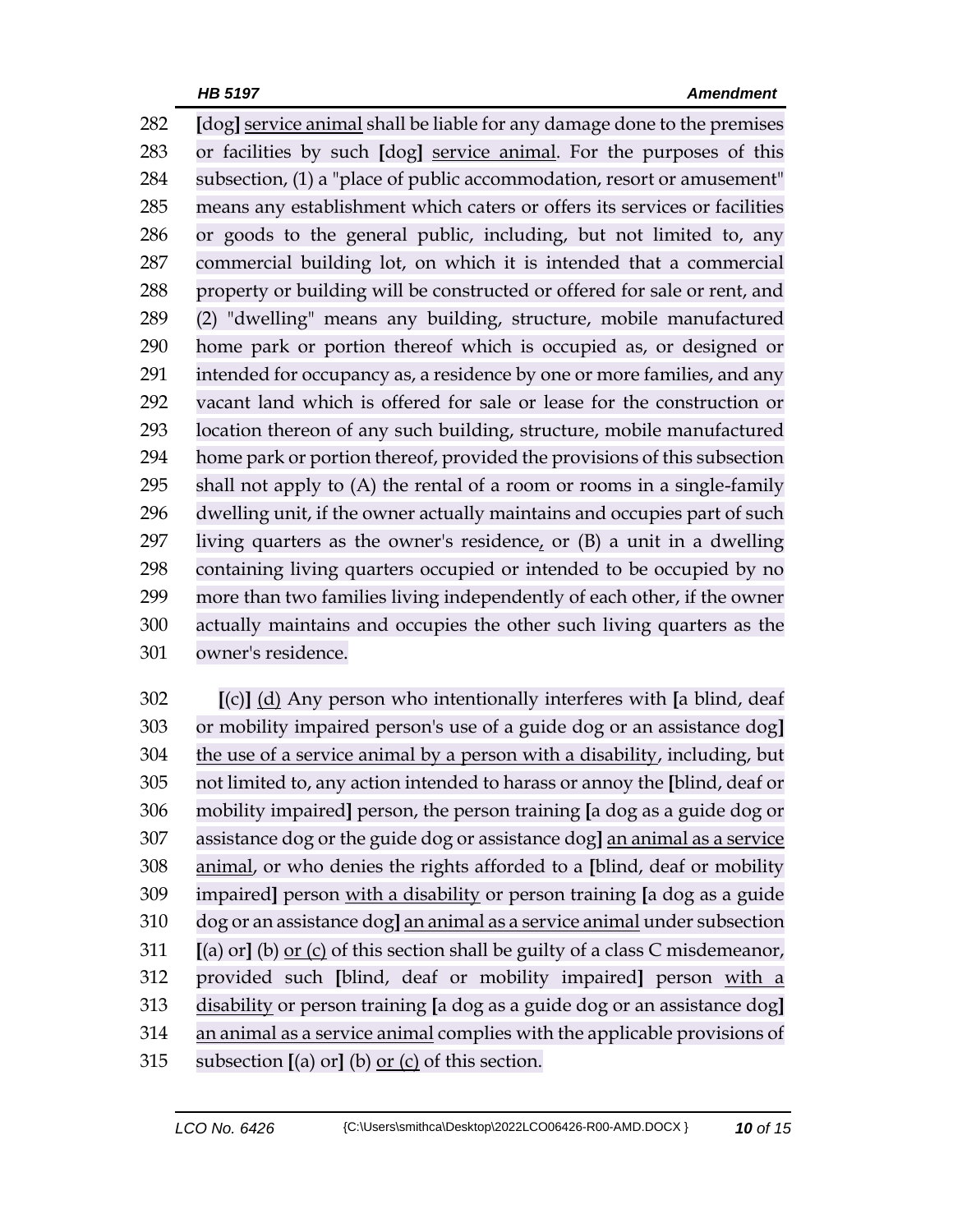**[**(d) For the purposes of this section, "guide dog" or "assistance dog" includes a dog being trained as a guide dog or assistance dog and "person training a dog as a guide dog for a blind person or an assistance dog to assist a deaf or mobility impaired person" means a person who is employed by and authorized to engage in designated training activities by a guide dog organization or assistance dog organization that complies with the criteria for membership in a professional association of guide dog or assistance dog schools and who carries photographic identification indicating such employment and authorization, or a person who volunteers for a guide dog organization or assistance dog organization that authorizes such volunteers to raise dogs to become guide dogs or assistance dogs and causes the identification of such dog with (1) identification tags, (2) ear tattoos, (3) identifying bandanas on puppies, (4) identifying coats on adult dogs, or (5) leashes and collars.**]**

 Sec. 10. Subsection (a) of section 46a-64 of the general statutes is repealed and the following is substituted in lieu thereof (*Effective from passage*):

 (a) It shall be a discriminatory practice in violation of this section: (1) To deny any person within the jurisdiction of this state full and equal accommodations in any place of public accommodation, resort or amusement because of race, creed, color, national origin, ancestry, sex, gender identity or expression, marital status, age, lawful source of income, intellectual disability, mental disability, physical disability, including, but not limited to, blindness or deafness, or status as a veteran, of the applicant, subject only to the conditions and limitations established by law and applicable alike to all persons; (2) to discriminate, segregate or separate on account of race, creed, color, national origin, ancestry, sex, gender identity or expression, marital status, age, lawful source of income, intellectual disability, mental disability, learning disability, physical disability, including, but not limited to, blindness or deafness, or status as a veteran; (3) for a place of public accommodation, resort or amusement to restrict or limit the right of a mother to breast-feed her child; (4) for a place of public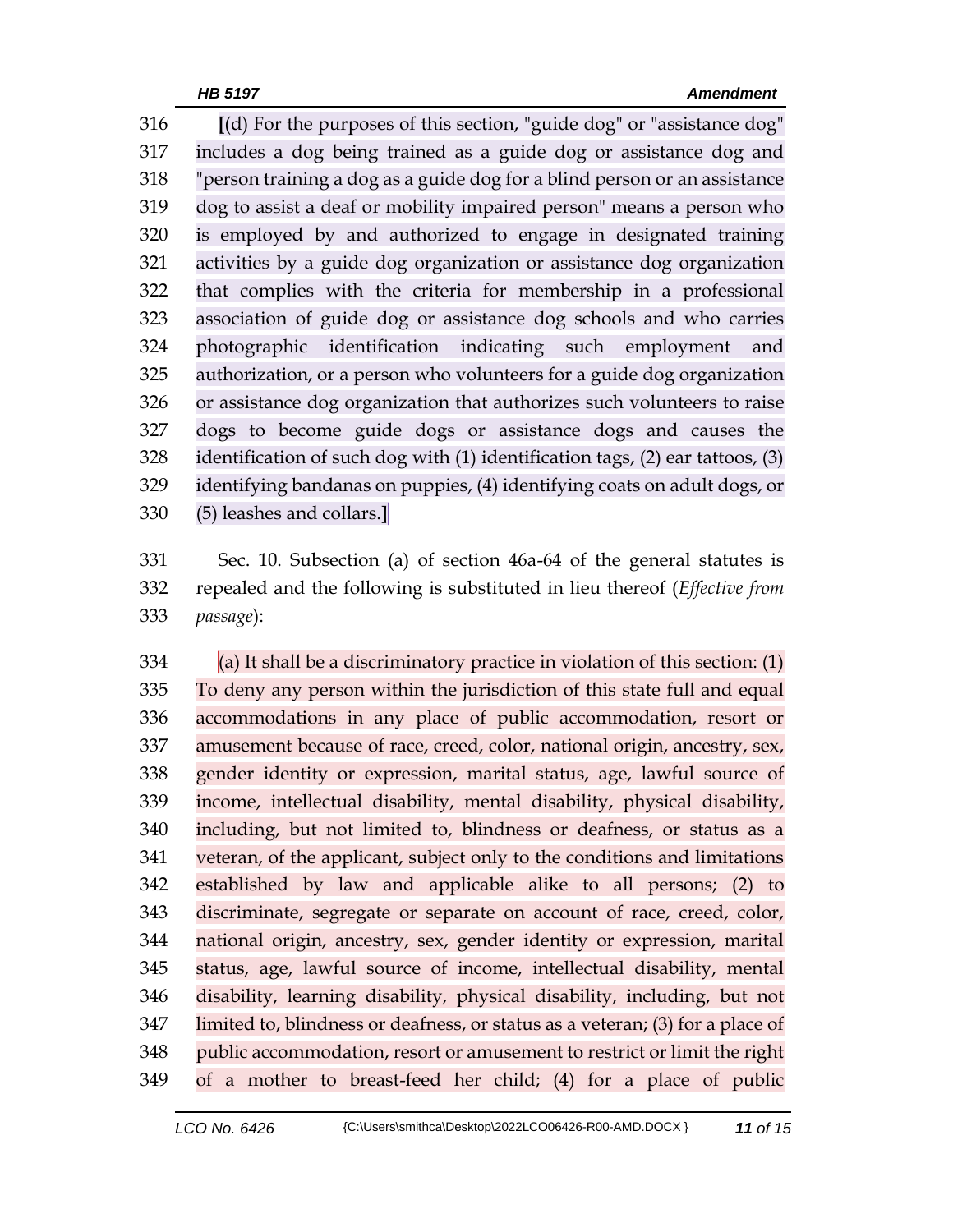accommodation, resort or amusement to **[**fail or refuse to post a notice, in a conspicuous place, that any blind, deaf or mobility impaired person, accompanied by his guide dog wearing a harness or an orange-colored leash and collar, may enter such premises or facilities**]** refuse entry to a person with a disability who is accompanied by a service animal; or (5) to deny any **[**blind, deaf or mobility impaired**]** person with a disability or any person training **[**a dog as a guide dog for a blind person or a dog to assist a deaf or mobility impaired person**]** an animal as a service animal to assist a person with a disability, accompanied by **[**his guide dog or assistance dog**]** his or her service animal, full and equal access to any place of public accommodation, resort or amusement. Any **[**blind, deaf or mobility impaired**]** person with a disability or any person training **[**a dog as a guide dog for a blind person or a dog to assist a deaf or mobility impaired person**]** an animal as a service animal to assist a person with a disability may keep his **[**guide dog or assistance dog with him**]** or her service animal with him or her at all times in such place of public accommodation, resort or amusement at no extra charge, provided **[**the dog wears a harness or an orange-colored leash and collar and**]** such service animal is in the direct custody and control of such person. **[**The blind, deaf or mobility impaired person or person training a dog as a guide dog for a blind person or a dog to assist a deaf or mobility impaired person shall be liable for any damage done to the premises or facilities by his dog. For purposes of this subdivision, "guide dog" or "assistance dog" includes a dog being trained as a guide dog or assistance dog and "person training a dog as a guide dog for a blind person or a dog to assist a deaf or mobility impaired person" means a person who is employed by and authorized to engage in designated training activities by a guide dog organization or assistance dog organization that complies with the criteria for membership in a professional association of guide dog or assistance dog schools and who carries photographic identification indicating such employment and authorization.**]** When it is not obvious what service an animal provides, staff of a public accommodation, resort or amusement may inquire of the owner or keeper whether such animal is a service animal required because of a disability and what work or task the animal has been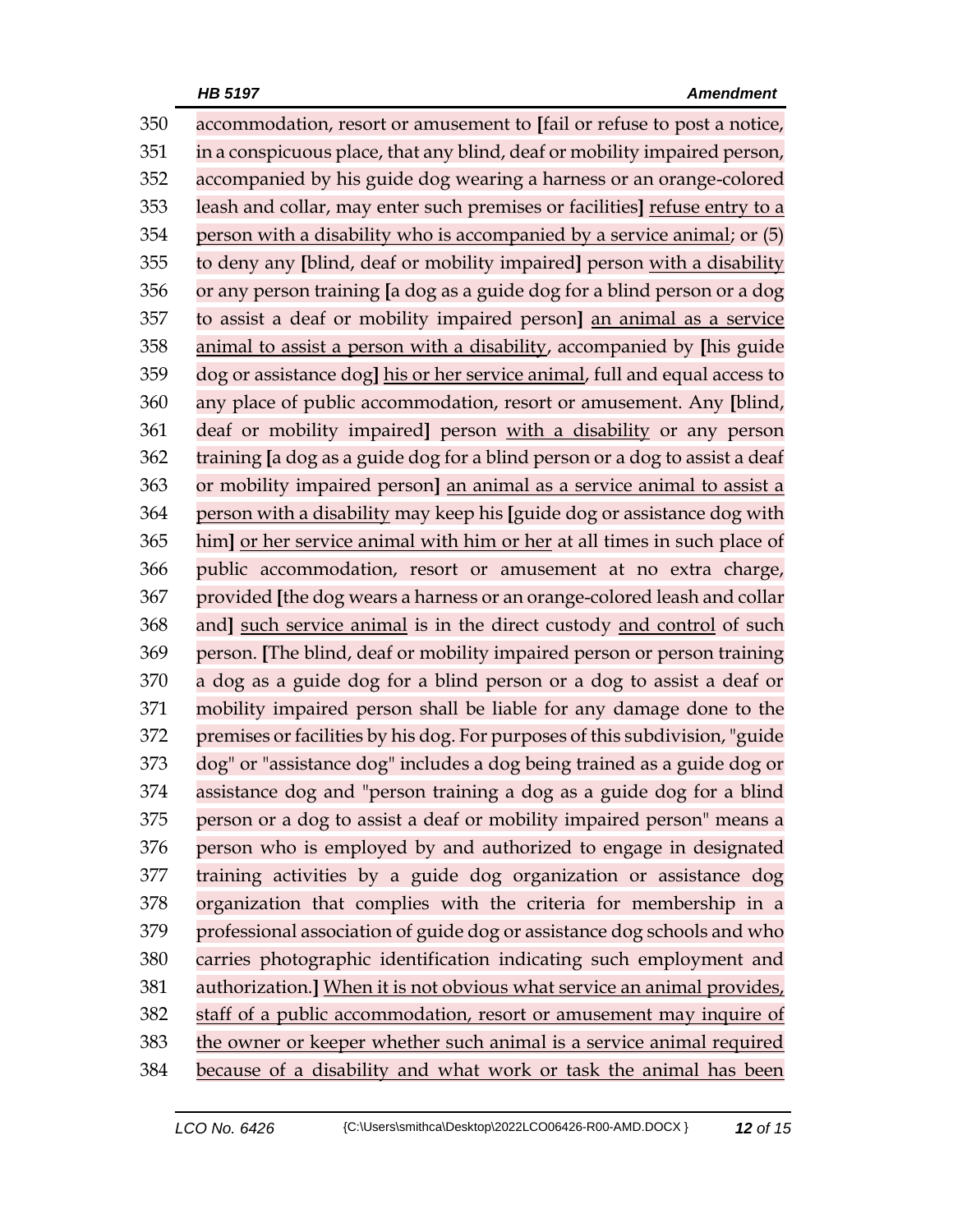|     | HB 5197<br><b>Amendment</b>                                              |  |
|-----|--------------------------------------------------------------------------|--|
| 385 | trained to perform. Nothing in this subsection shall preclude a business |  |
| 386 | owner's ability to recover for damage caused to a person or property by  |  |
| 387 | a service animal.                                                        |  |
| 388 | Sec. 11. Section 52-175a of the general statutes is repealed and the     |  |
| 389 | following is substituted in lieu thereof (Effective from passage):       |  |
| 390 | The failure of a blind person to use a [guide dog] service animal or to  |  |
| 391 | carry a cane or walking stick which is predominantly white or metallic   |  |
| 392 | in color, with or without red tip, shall not be construed as evidence of |  |
| 393 | comparative or contributory negligence in any negligence action. For     |  |
| 394 | purposes of this section, "service animal" has the same meaning as       |  |
| 395 | provided in 28 CFR 35.104, as amended from time to time, and includes    |  |
| 396 | a service animal in training.                                            |  |
| 397 | Sec. 12. Section 54-201 of the general statutes is repealed and the      |  |
| 398 | following is substituted in lieu thereof (Effective from passage):       |  |
|     |                                                                          |  |
| 399 | As used in sections 54-201 to 54-235, inclusive:                         |  |
| 400 | (1) "Victim" means a person who is injured or killed as provided in      |  |
| 401 | section 54-209;                                                          |  |
| 402 | (2) "Personal injury" means (A) actual bodily harm or emotional harm     |  |
| 403 | and includes pregnancy and any condition thereof, or (B) injury or death |  |
| 404 | to a service animal, as defined in 28 CFR 35.104, as amended from time   |  |
| 405 | to time, owned or kept by a person with a disability;                    |  |
| 406 | (3) "Dependent" means any relative of a deceased victim or a person      |  |
| 407 | designated by a deceased victim in accordance with section 1-56r who     |  |
| 408 | was wholly or partially dependent upon his income at the time of his     |  |
| 409 | death or the child of a deceased victim and shall include the child of   |  |
| 410 | such victim born after his death;                                        |  |
| 411 | "Relative" means a person's spouse, parent, grandparent,<br>(4)          |  |
| 412 | stepparent, aunt, uncle, niece, nephew, child, including a natural born  |  |
| 413 | child, stepchild and adopted child, grandchild, brother, sister, half    |  |
| 414 | brother or half sister or a parent of a person's spouse;                 |  |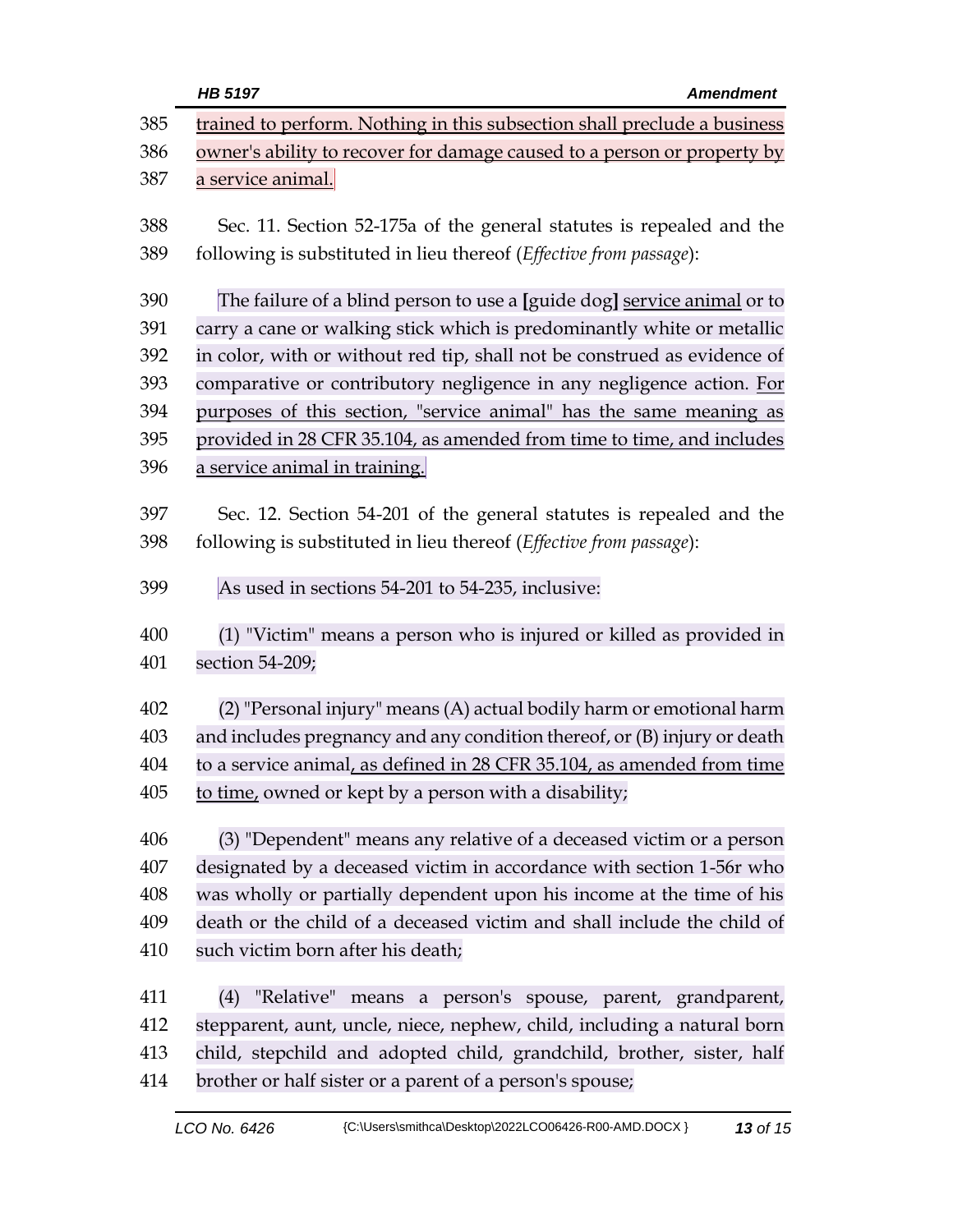|     | HB 5197<br><b>Amendment</b>                                                     |
|-----|---------------------------------------------------------------------------------|
| 415 | (5) "Crime" means any act which is a felony, as defined in section 53a-         |
| 416 | 25, or misdemeanor, as defined in section 53a-26, and includes any crime        |
| 417 | committed by a juvenile; and                                                    |
| 418 | (6) "Emotional harm" means a mental or emotional impairment that                |
| 419 | requires treatment through services and that is directly attributable to a      |
| 420 | threat of (A) physical injury, as defined in subdivision (3) of section 53a-    |
| 421 | 3, or (B) death to the affected person.                                         |
| 422 | Sec. 13. (NEW) ( <i>Effective from passage</i> ) The Commission on Human        |
| 423 | Rights and Opportunities, within available appropriations, shall                |
| 424 | provide on its Internet web site access to informational materials on (1)       |
| 425 | the differences between service animals, emotional support animals and          |
| 426 | therapy animals, (2) the rights and responsibilities of an owner of each        |
| 427 | such animal under state and federal law, and (3) permissible methods            |
| 428 | under state and federal law for an owner of a place of public                   |
| 429 | accommodation, resort or amusement, as defined in section 46a-63 of             |
| 430 | the general statutes, or a landlord to determine whether an animal is a         |
| 431 | service animal, emotional support animal or therapy animal. For                 |
| 432 | purposes of this section, "service animal" has the same meaning as              |
| 433 | provided in 28 CFR 35.104, as amended from time to time, and includes           |
| 434 | a service animal in training                                                    |
| 435 | Sec. 14. Section 46a-42 of the general statutes is repealed. ( <i>Effective</i> |
| 436 | from passage)"                                                                  |

| This act shall take effect as follows and shall amend the following<br>sections: |              |                  |  |  |
|----------------------------------------------------------------------------------|--------------|------------------|--|--|
| Section 1                                                                        | from passage | 5-247b           |  |  |
| Sec. 2                                                                           | from passage | New section      |  |  |
| Sec. $3$                                                                         | from passage | $13b-119(f)$     |  |  |
| Sec. 4                                                                           | from passage | 14-300           |  |  |
| Sec. 5                                                                           | from passage | 22-345           |  |  |
| Sec. 6                                                                           | from passage | $22 - 357(a)(3)$ |  |  |
| Sec. 7                                                                           | from passage | $22 - 358(c)$    |  |  |
| Sec. 8                                                                           | from passage | 22-364b          |  |  |
| Sec. 9                                                                           | from passage | $46a-44$         |  |  |